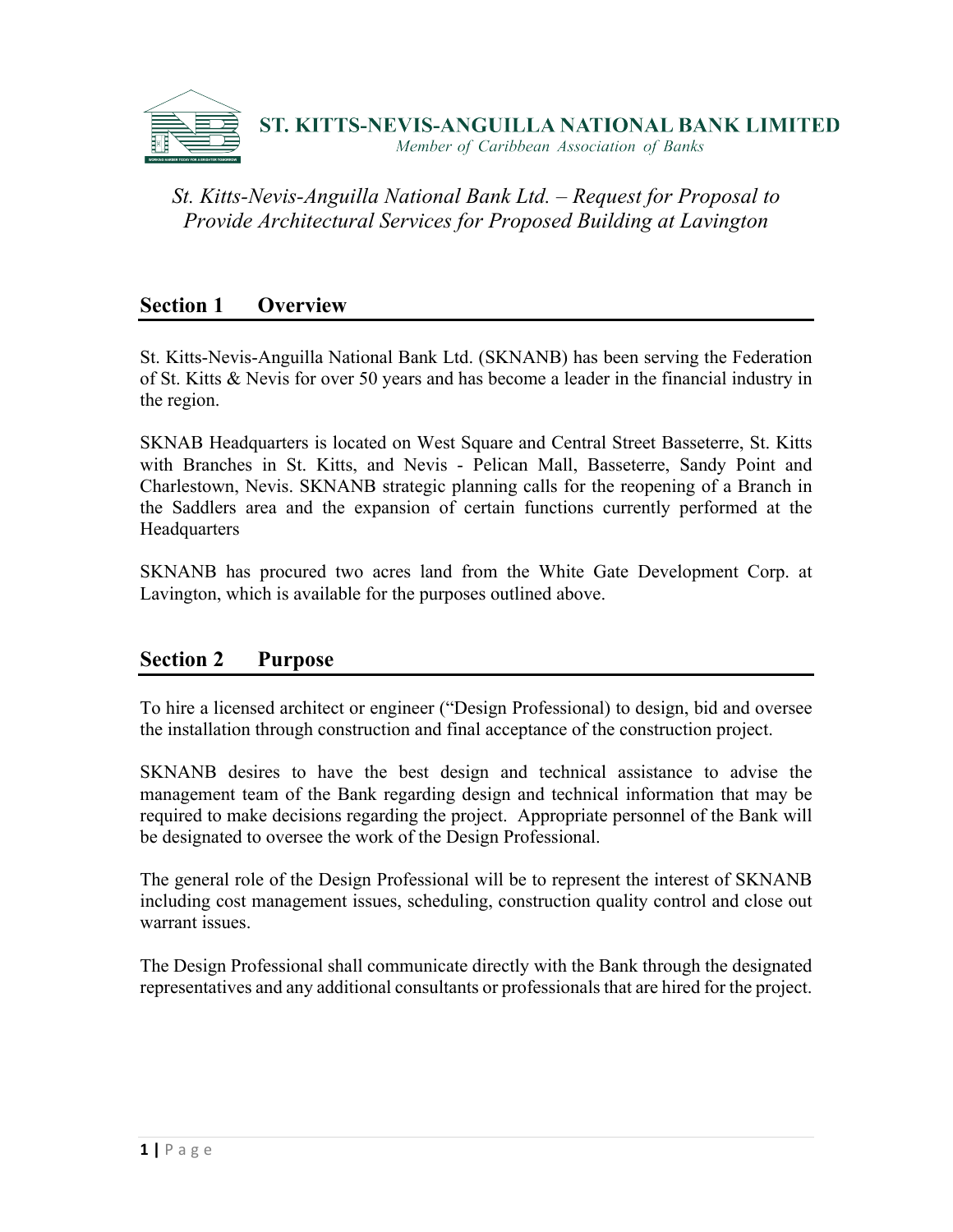

## **Section 3 Concept and Design**

The Design Professional shall provide conceptual/schematic plans for a building with a Basement and 2 floors for the proposed purposes as outlined below:

- 1. Bank Branch to accommodate 30 customers, 3 Tellers and 2 Back-Office Officers and a Drive Thru Branch.
- 2. IT Center with back up services for other entities.
- 3. Security and Video Surveillance Monitoring Center.
- 4. Call Center to be manned 24 hours daily.
- 5. Space for future expansion.
- 6. Records management and archiving space.
- 7. Adequate parking for staff and customers.

### **Section 4 Key Qualifications**

Following are the key qualifications that proposing firms must meet to be considered for the project.

- 1. Possess the requisite qualifications related to the profession.
- 2. Minimum of five (5) years' experience with design and construction projects.
- 3. Demonstrated experience in project review and approval process with the Development Control and Planning Board.
- 4. Excellent communication skills.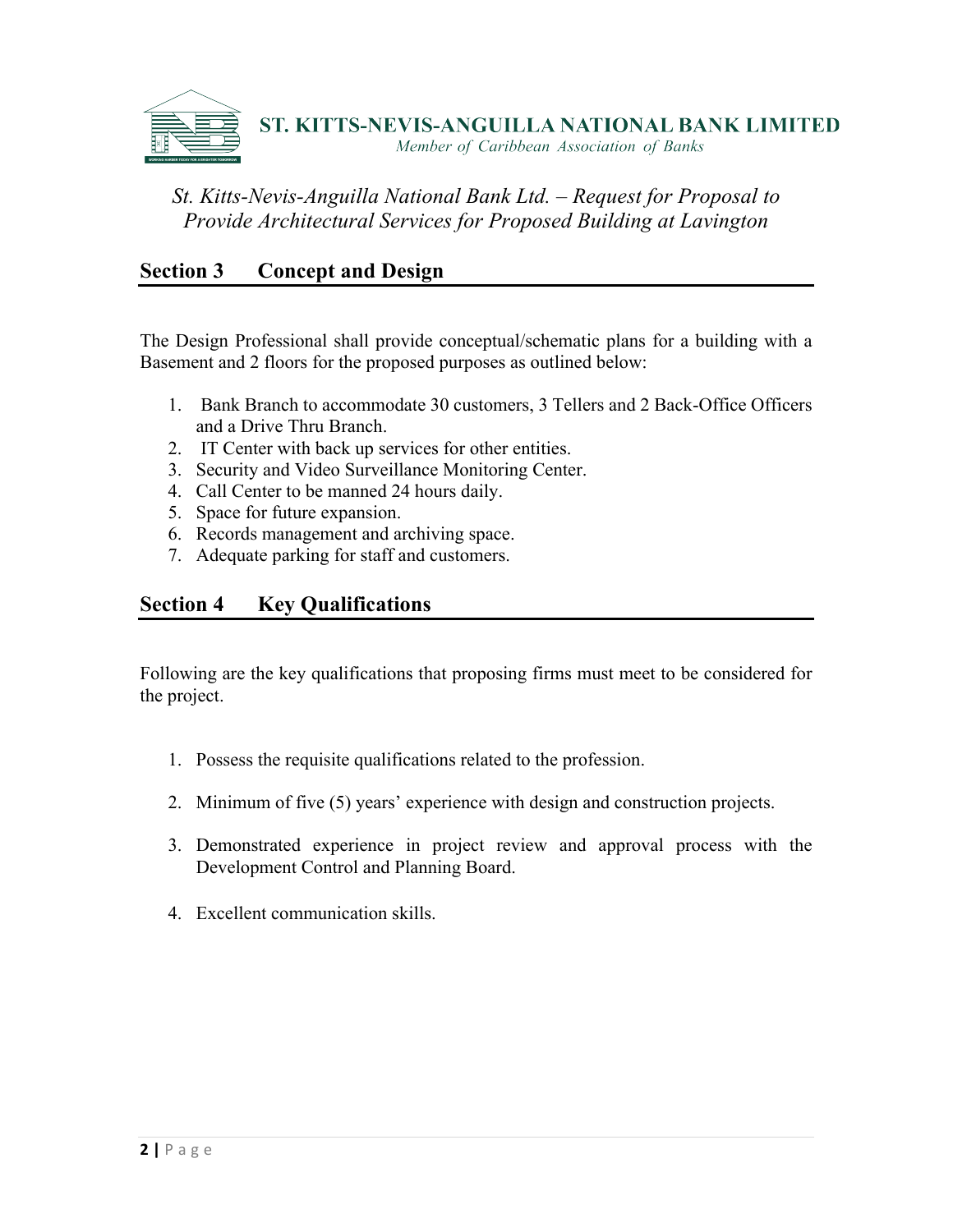

## **Section 5 Evaluation Criteria**

The following specific criteria will be evaluated and must be addressed in the proposal:

- 1. Company History and Organization
- 2. Design Concept
- 3. Project Approach
- 4. Licensing
- 5. Cost Proposal
- 6. References

| Criteria                                | <b>Score</b> |
|-----------------------------------------|--------------|
| <b>Company History and Organization</b> | 15           |
| <b>Project Approach</b>                 | 20           |
| <b>Design Concept</b>                   | 20           |
| Cost proposal                           | 25           |
| <b>Response</b>                         | 10           |
| <b>References</b>                       |              |

SKNANB is not obligated to accept the lowest bid and reserves the right to reject any bids, re-bid this project or negotiate with one or more contractors. All bidders must be duly licensed or otherwise can perform work in accordance with all governing regulation.

### **Section 6 Submission of Proposals**

Responses to this RFP are due by 3:00 p.m. on June 30, 2022. Late submissions will not be accepted.

All proposal must be accompanied by a cover letter on the company's letter head and must be signed by an officer, a managing member or partner authorized to bind the company.

Proposals are to be sealed and addressed as follows: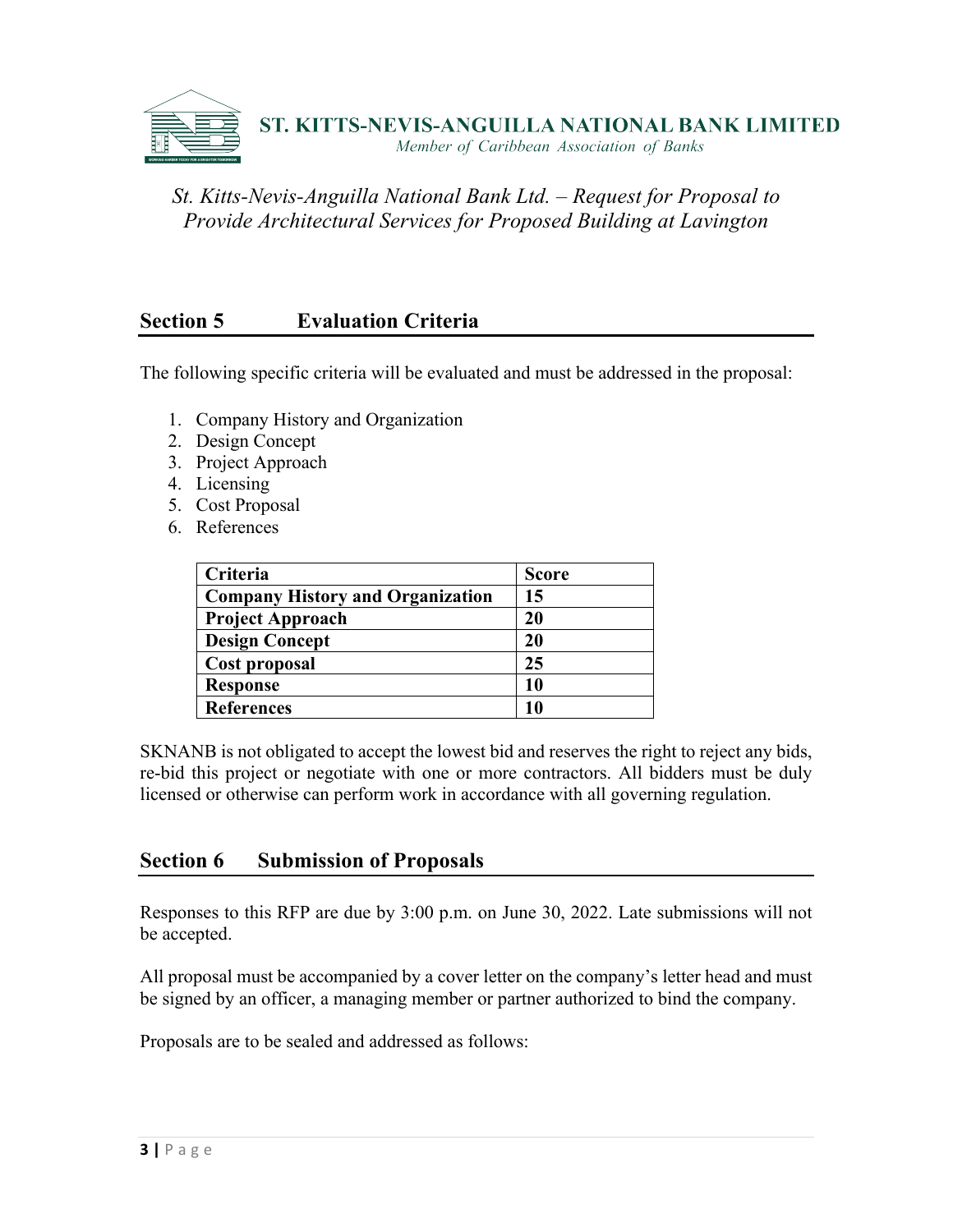

Executive Manager, Administration Dept. St. Kitts Nevis Anguilla National Bank Ltd. P. O. Box 343, Central Street **BASSETERRE** 

Phone: 869 465 2204 Ext. 1531 Fax: 869 465 1050 Email: saddlersdevelopment@sknanb.com

The proposal may be emailed or delivered to the above address. Any questions regarding the RFP must be addressed to the contact person above. Contractors may not contact other executives, managers, or employees of SKNANB.

## **Section 7 Terms and Conditions of the Agreement**

The successful bidder will be required to enter into a formal agreement with SKNANB to provide architectural services. The conceptual and construction drawings will serve as the basis for bidding and construction.

The term of the agreement shall be for the duration of the project and shall include the project plan detailing the activities and their respective timelines which were agreed to.

## **Section 8 Specifications and Description of Works**

The intent of this RFP is to solicit bids from qualified Architectural Firms for customary services provide under the umbrella of architectural services for the following:

- Cost estimating
- Initial Planning Phase -Developing the initial plan and conceptual specifications for the construction program.
- Schematic Design with detailed cost estimate
- Design Development with detailed cost estimate
- Provide cost benefit assessments to be used in selecting materials and systems
- Final Working Drawings and Specifications
- Construction Contract Document
- Bidding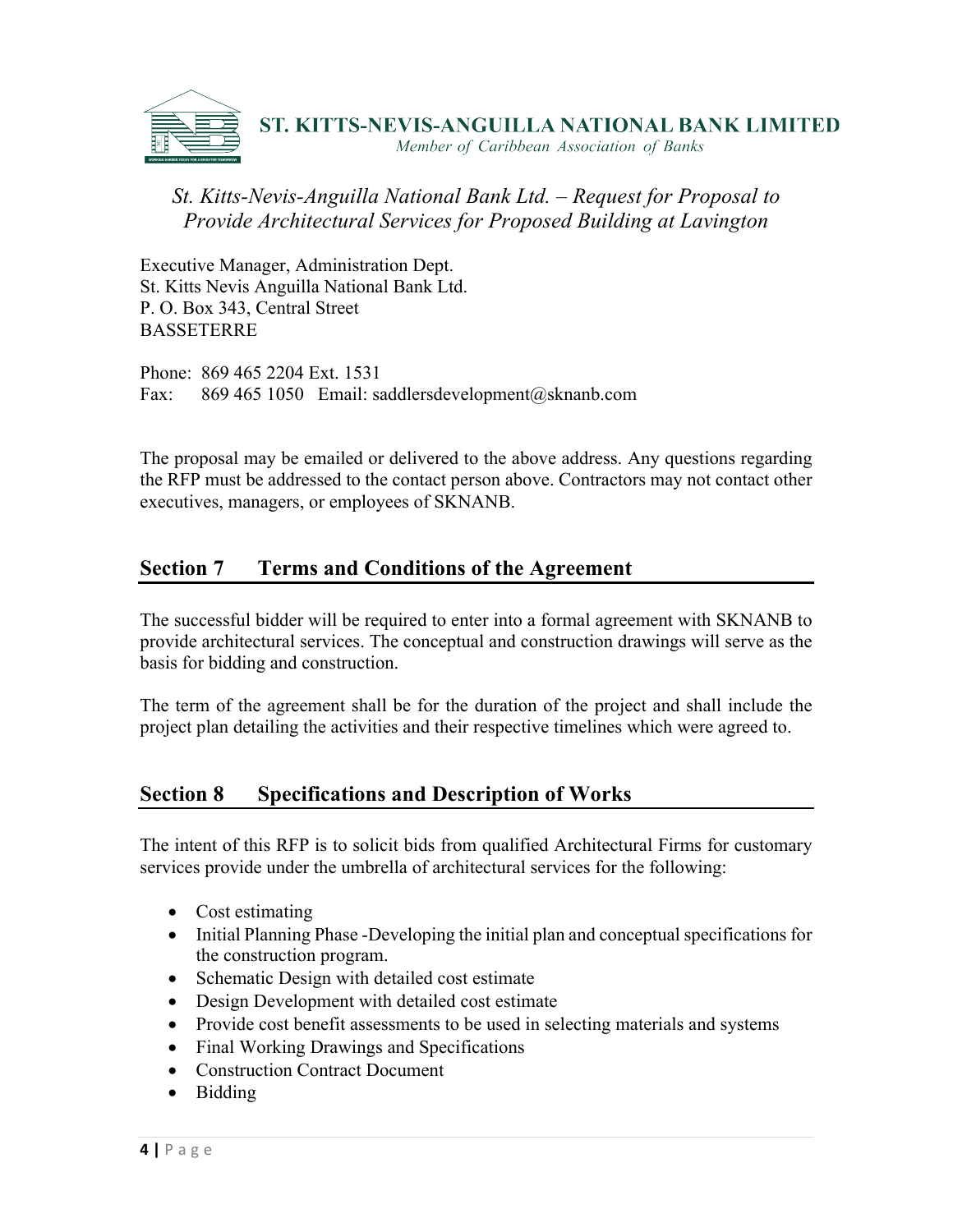

- Construction oversight and management
- Contract administration close out
- Warranty Inspections and Reviews
- Post construction Phase Verifying all facility systems work such Air Conditioning Systems and Fire Alarms

### **Section 9 Costs Incurred**

.

This RFP does not commit SKNANB to pay any costs incurred in preparation or submission of the proposal.

### **Section 10 Ownership**

All proposals and supporting material submitted in response to this RFP will become the sole property of SKNANB. Information not already known to SKNANB, or not considered to be in the public domain will be considered confidential.

### **Section 11 Contractor's Requirements**

- 1. The contractor performing under this contract shall comply with all legal and regulatory requirements, including, but not limited to personnel and business licensing qualifications and tax obligations.
- 2. The contractor shall indemnify SKNANB for any liability arising out of or relating to the performance of the work under this contract. The contractor shall obtain and
- 3. Maintain appropriate level of insurance to cover personal injuries or property damage.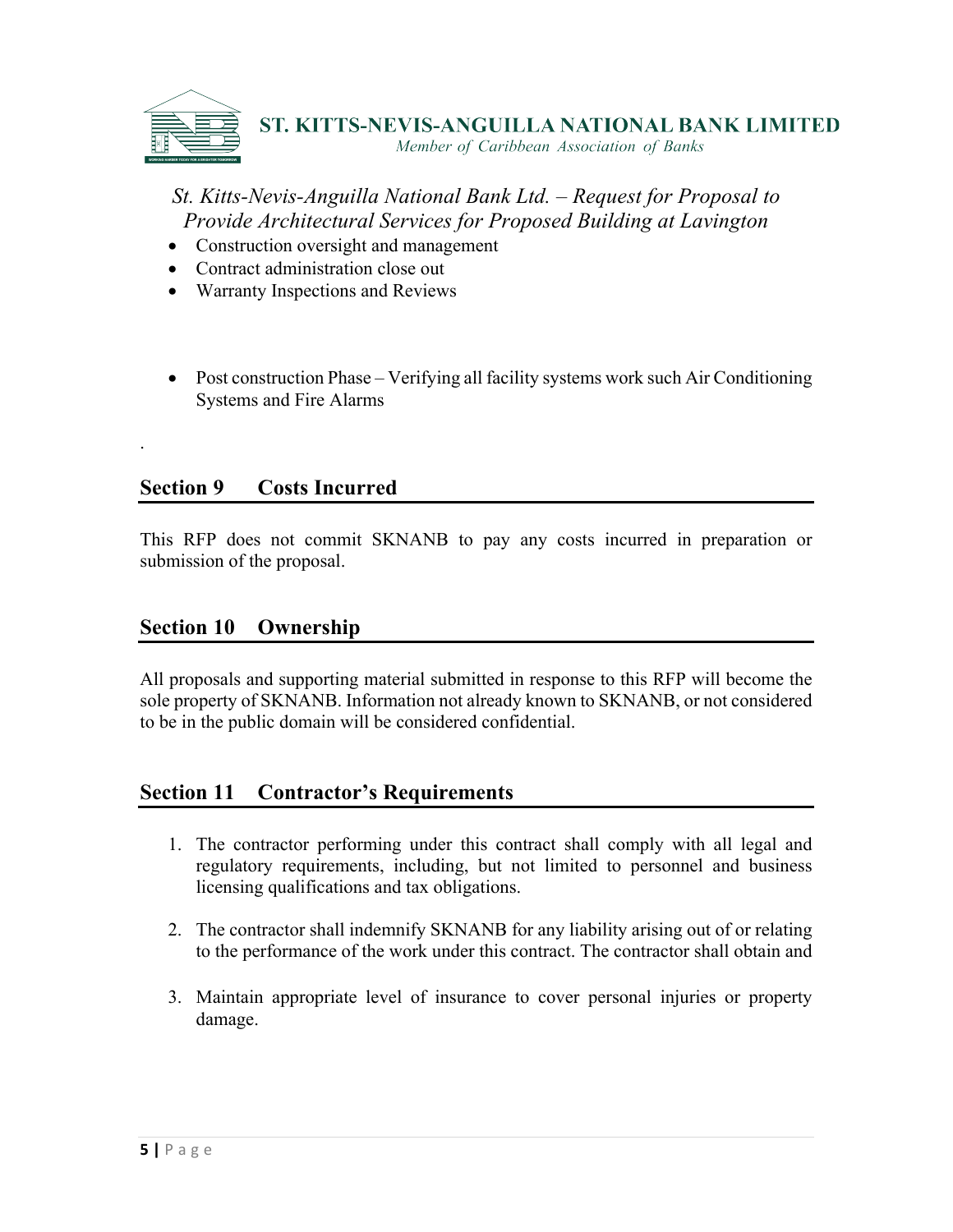

## **Section 12 Instructions to Bidders**

- 1. Bidder is to address the following subjects in the response.
- 2. Please insert your responses on separate paper and attach.
- 3. Reference any attachments in the text and include printed copies of attachments at the back of this document.

### 1. Company History & Organization

Provide a brief company history, mission statement and organizational summary. Explain ownership (private or public) and include brief biographical information regarding the personnel who would be solely responsible for the management and supervision of this project.

### 2. Project Approach

Describe the firm's capabilities for budgeting, scheduling, cost estimating and document control during the design, construction, and post construction phases. Also, information regarding the Company's experience with this type of project and reference any special qualifications.

Describe how the Company's design and pre-construction services lead to reduction in construction costs and change orders.

Explain the design strategies your Company employ to reduce SKNANB short term and long-term maintenance costs.

### 3. Design Concept

Provide a statement of your design concept outlining your vision of creating a smart workplace, which caters to aesthetic and practical needs of our business.